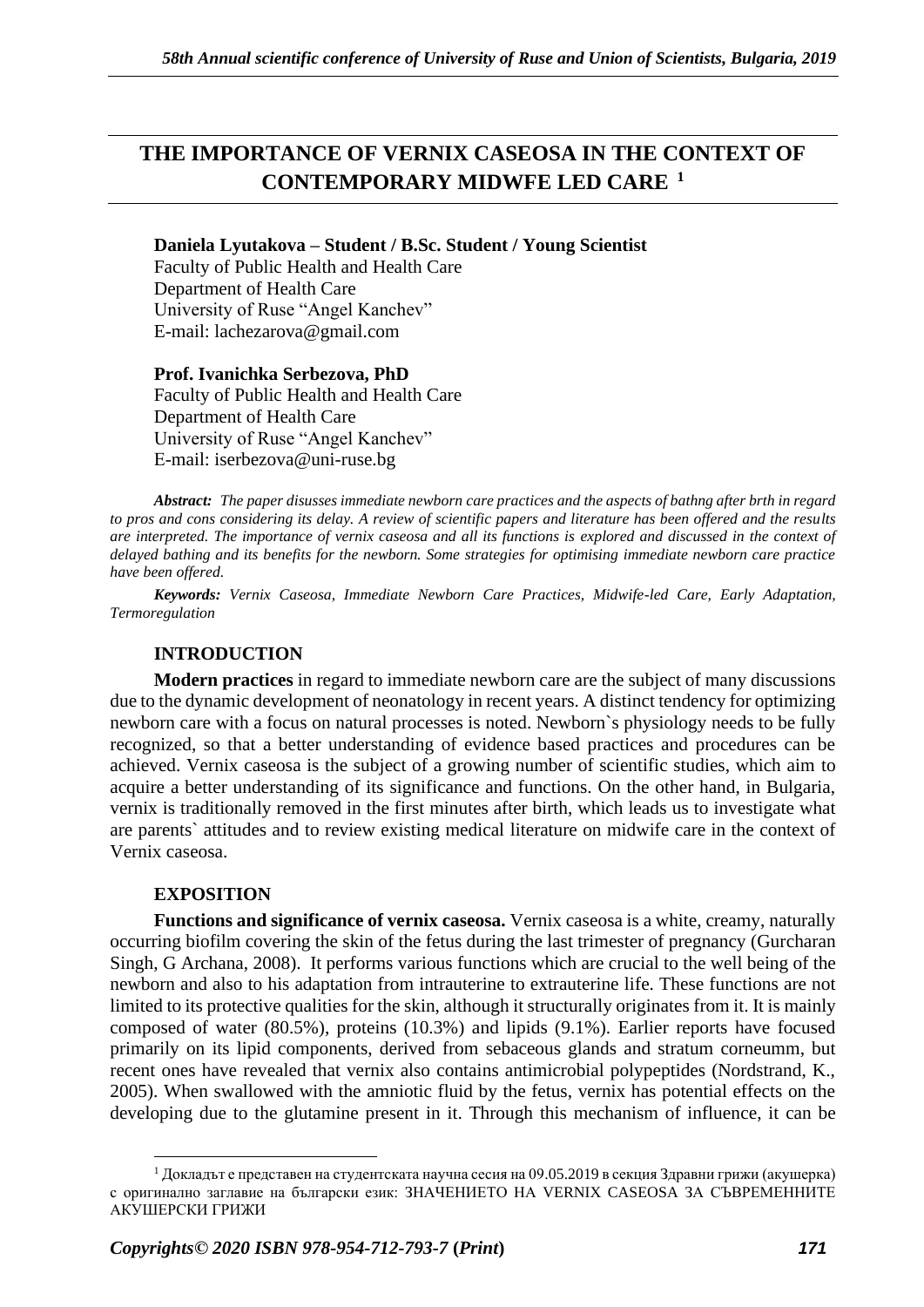concluded vernix is a known trophic factor for the developing gut and is generally required by rapidly proliferating cells such as intestinal epithelium and lymphocytes (Gurcharan Singh, G Archana, 2008). On the other side, this biofilm performs an epidermal barrier function in utero to facilitate epidermal growth underneath it and acts as a hydrophobic barrier against amniotic fluid maceration and loss of fluids and electrolytes or TEWL (Trans Epidermal Water Loss) (Gurcharan Singh, G Archana, 2008). During birth it also acts as a protective biofilm by minimizing friction of fetal parts through delivery and as an antimicrobial cover against the bacteriologically rich environment of the mother's genital tract (Gurcharan Singh, G Archana, 2008). Full term neonatal skin is well prepared to immediately protect the infant from water loss, light, irritants, and infectious agents and provide innate immunity, tactile discrimination, thermal regulation and acid mantle formation (Visscher, M., Narendran, V., 2014). Also critical to neonatal adaptation is the development of a relatively impermeable cutaneous barrier, the stratum corneum – structurally, vernix is similar to this outermost layer of the epidermis (Stokowski, Laura A., 2005).

During the early neonatal period, the newborn faces many challenges regarding his adaptation to extrauterine life. The necessity to better understand the significance and functions of vernix caseosa is justified by the opportunity it gives us to acquire better competence and skills for optimizing newborn care associated with this adaptation. We review the main qualities of vernix in regard to the process of adaptation of the newborn, and respectively, in regard to the necessary midwife care, as per recent scientific literature.

**Thermoregulation in the early neonatal period.** This aspect remains largely unclear as the conclusions of various studies are not consentient. Several studies conclude that leaving vernix on the newborn's skin does not significantly change his thermoregulation (Nordstrand, K., 2005, Visscher M., Narendran V, 2005). In this regard, more in-depth research on the qualities of vernix is necessary

**Skin adaptation in the early neonatal period.** Newborns undergo a progressive adaptation immediately after birth, including a slow reduction in surface hydration, decrease in skin PH, and stratum corneum dehydration and desquamation with formation of a dry skin surface (Gurcharan Singh, G Archana, 2008). According to some studies Vernix may have a role in modulating these processes. Vernix loses its exogenous water slowly and leaving it on the skin after birth results in significantly more hydrated skin surface with higher moisture accumulation rate and higher baseline hydration (Gurcharan Singh, G Archana, 2008). Another group of scientists, Visccher *et al* suggest, conclude in their 2005 research that skin surface acidification appears to occur earlier in the presence of vernix retention (Visscher M., Narendran V., 2005). In their 2008 scientific study, Gurcharan Singh and G. Archana quote various researches which conclude an acidic stratum corneum is believed to inhibit the growth of pathogenic bacteria and facilitate colonization with commensal organisms on the skin surface (Gurcharan Singh, G Archana, 2008).

**Antioxidant qualities.** The presence of vitamin E and melanin in vernix determine its antioxidating function. As birth marks a time of high oxidative stress, the antioxidant properties of vernix may help in coping with the pro-oxidant environment as suggested by a decrease in vitamin E levels in vernix on exposure to ultraviolet light which is a pro-oxidative stressor (Gurcharan Singh, G Archana, 2008).

**Anti-infective qualities.** Some scientific studies discuss this biologic role of vernix caseosa due to its functioning as a mechanic barrier and therefore protecting the newborn as a first line defense against microbial invasion, through stratum corneum (Stokowski, Laura A., 2005). Recent studies have shown that vernix, like the epidermis, contains antimicrobial peptides and has a direct role in defense against bacteria. (Gurcharan Singh, G Archana, 2008). The same study discusses the presence of various proteins in vernix which have antimicrobial qualities (Gurcharan Singh, G Archana, 2008).

Vernix is also associated with surfactant-associated protein A and surfactant-associated protein D implicated maintenance of airway bacterial homeostasis and also against intra-uterine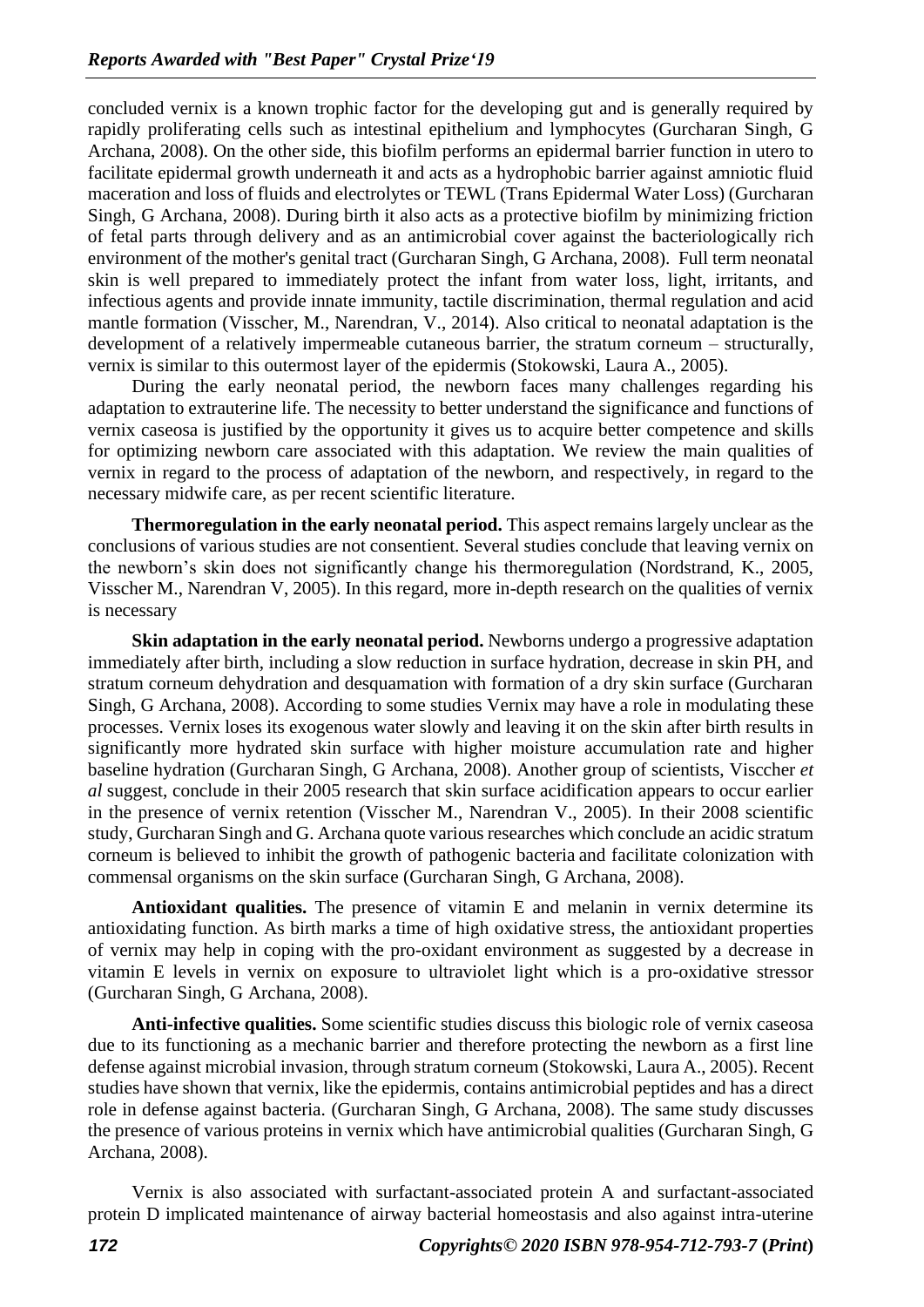infection (Gurcharan Singh, G Archana, 2008). Lysozyme and lactoferrin are the other innate immune proteins present in vernix (Gurcharan Singh, G Archana, 2008).

Another defense mechanism connected to vernix is its influence on skin pH. At birth, the skin surface is relatively neutral (pH about 6.5) and gradually becomes more acidic over the first few postnatal weeks (Hoath SB, 2004). The acid mantle forms as a result of changes on the skin surface following birth (sweat, sebum, microorganisms) and lactic acid and free fatty acids from metabolic processes within the stratum corneum. The skin pH falls to about 5.5, a level that is beneficial for antimicrobial defense by inhibiting the growth of pathogenic bacteria (Stokowski, Laura A., 2005). It has been demonstrated that leaving vernix on the skin of the newborn produces earlier skin acidification although this process usually takes some more time (Stokowski, Laura A., 2005).

**Hydrating newborn`s skin.** This quality of the biofilm stems from its high water content, which provides moisturizing for stratum corneum. A study conducted with 430 newborns concluded that the group of infants who had their vernix retained on the skin had a significantly better hydratation as compared to the group that had the vernix removed immediately after birth (Visscher M., Narendran V, 2005). A growing number of research on the possibility of implementing vernix incorporated in dermatological emolliating products for adult dermatologic patients is carried out because of its hydrating qualities (Gurcharan Singh, G Archana, 2008).

**Improved wound healing.** Vernix has shown to increase skin metabolism *in vitro* by increasing glucose consumption and lactate production (Gurcharan Singh, G Archana, 2008). The regulation of transepidermal water gradient is known to be important in the epidermal barrier formation and regeneration following wounding and so also the effects of its trophic effects of increased glutamine content (Gurcharan Singh, G Archana, 2008). These factors may account for its healing properties in treating adult patients with trophic ulcers of lower extremities and perineal wounds following delivery. It may also hence be used in atopic dermatitis against bacterial skin infections (Gurcharan Singh, G Archana, 2008). The possibility of vernix application for grafting burn areas is being researched as of the moment of the quoted research (Gurcharan Singh, G Archana, 2008).

**Endogenous skin cleansing.** In experiments performed using human skin soiled with carbon particles, vernix had comparable efficacy to standard commercial skin cleansers (Gurcharan Singh, G Archana, 2008). And unlike commercial soaps, it is capable of providing physiologically relevant lipids to the skin surface with additional moisturization, antioxidation, and infection control, all so important for skin surface integrity (Gurcharan Singh, G Archana, 2008).

All of this mounting evidence, quoted in various scientific studies, points us to the importance of vernix caseosa and the siginificance of leaving it on the newborn`s skin. The lack of consistency and universality in current practices regarding vernix and its place within immediate postnatal care is notable. Some authors advise on the necessity of leaving vernix on the skin even if the newborn is bathed immediately after birth – i.e. not taking any extra measures to remove it (Serbezova I, 2014). Simultaniously, a lot of data, anecdotal evidence from parents, clinical experience and The Medical Standard for Neonatology in Bulgaria testify for the opposite – often postnatal midwife care includes rubbing off, cleaning, removing the vernix, using gauze and swabs, sometimes soaked with oil or another liquid (Bulgarian Ministry of Healthcare, 2014). Providing optimal and modern midwife care requires the medical staff to be familiar with all the aspects, benefits and risks of practices included within the postnatal care algorithm. At the same time, in order safe and high-quality health care to be ensured, it is necessary to practice according to the rules of evidence based medicine. These highlights further accentuate the necessity to modernize and rethink the time and way of performing the first bath postnatally, so we can guarantee the principle of "Primum non nocere".

*Copyrights© 2020 ISBN 978-954-712-793-7* **(***Print***)** *173*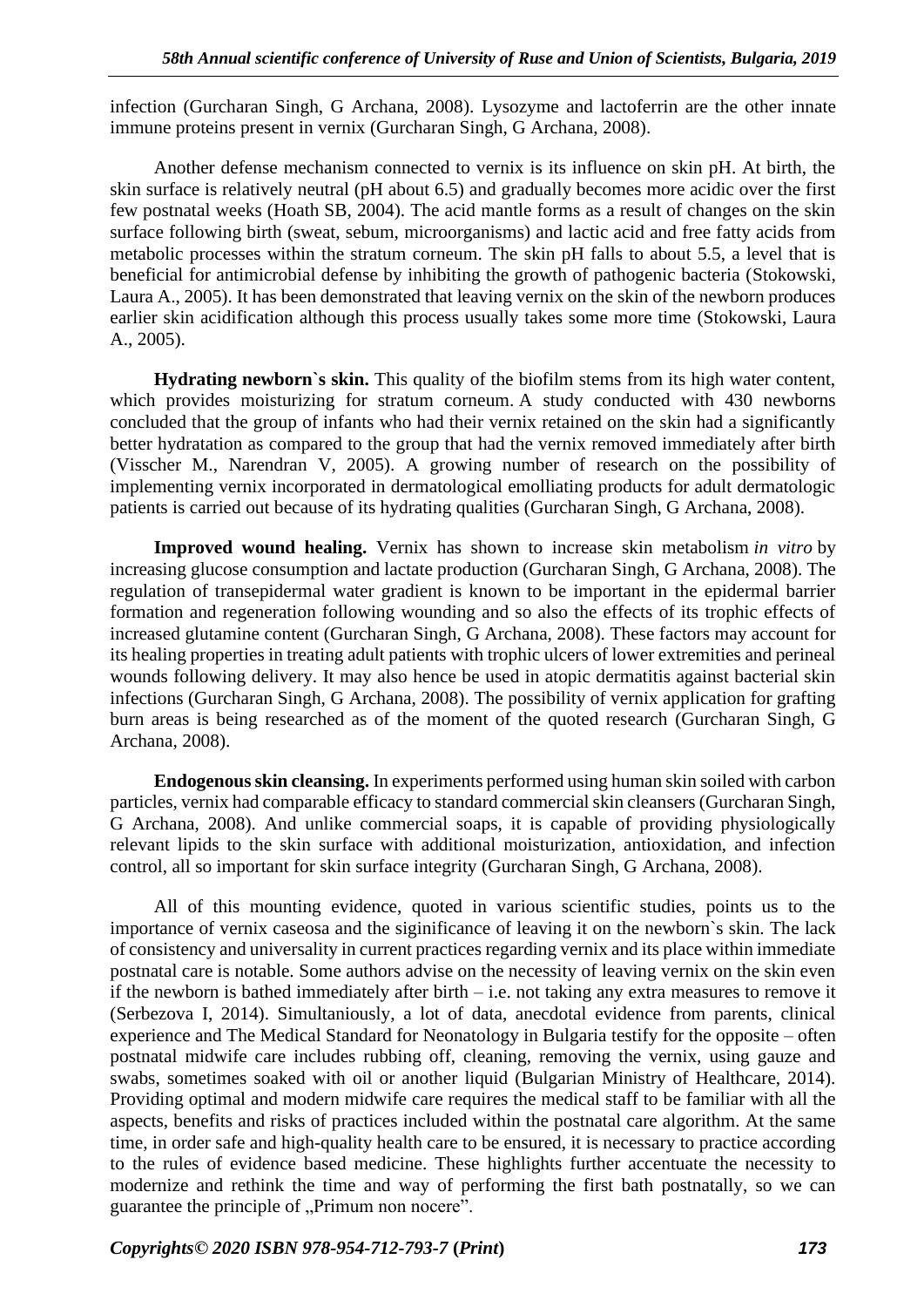### **Survey on the knowledge and attitudes of parents in Rousse area – methods and demographic data.**

The method of research is an online survey, consisting of short questions, which is designed to engage parents, predominantly mothers, from Rousse, Bulgaria. It comprises of three main questions regarding vernix caseosa, and all three are multiple choice type of questions. The objective is for the survey to reveal respondents` knowledge and attitudes towards the significance if vernix caseosa and the pros and cons of the practice of removing it entirely immediately after birth. The survey is conducted online in the time frame of  $7 \text{ days} - \text{from the } 13^{\text{th}}$  of March until the  $20<sup>th</sup>$  of March 2019. It is anonymous and voluntary and includes a total of 153 respondents, participating in a closed Facebook group for online support amongst mothers from Rousse and the area. Results from the survey are graphically presented and observed tendencies and attitudes are discussed.

#### **Survey on the knowledge and attitudes of parents in Rousse area. Results.**

This stage of the research aims to establish the extent of women`s knowledge what vernix caseosa actually is and what is the optimal midwife care related to the biofilm, according to their own views and opinion.

The first of the questions provokes women to define the extent to which they consider themselves familiar with the essence and functions of vernix caseosa (Fig. 1).





It is worth noting a significant percentage of the respondents identify themselves as sufficiently familiar with vernix caseosa and confidently state they are perfectly aware of what it is – 45.80%. However, a small number of respondents state they are not fully aware of the nature of vernix and hesitated about the exact meaning – 22.20% in total. Another 32.00% admit they hear about vernix caseosa for the first time. These results guide us towards the need for more thorough parent training on the topics of newborn's physiology and necessary postnatal care. Midwife`s role in prenatal consultations is traditional and indispensable and, in this context, could be the key to achieving greater awareness and confidence among new parents.

The objective for the next stage of our voluntary survey is to explore whether respondents know of the benefits of vernix and if they think the biofilm should be removed immediately after birth (Fig. 2).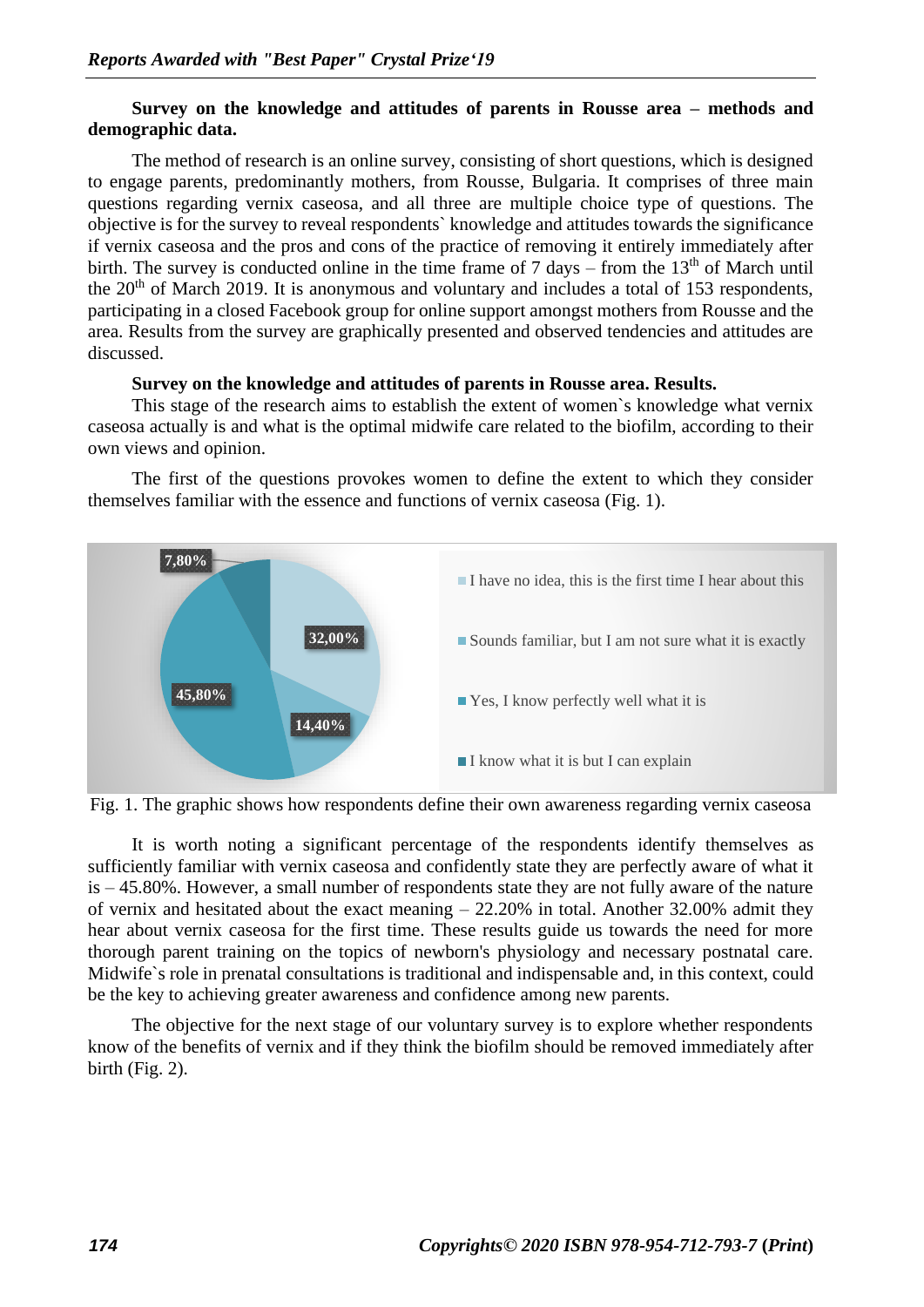



The graphic demonstrates the largest proportion of respondents, or 35.90%, cannot judge what the would be most appropriate for their newborn, as they are not even remotely aware of what vernix caseosa actually is. This trend emphasizes once again the necessity of enough prenatal consultations with a midwife, so that women can be optimally prepared for motherhood.

We encouraged those women who have stated they believe it is necessary for vernix to be removed immediately to explain their point of view. Possible survey answers are designed based on tendencies observed by the authors, and also building on the conclusions of a similar study conducted among African women. The aforementioned research addresses in detail women's attitudes towards the presence of vernix at birth and some cultural characteristics that motivate women's need to clean up the biofilm immediately due to superstitions and fears that it would harm their child and his skin or bring negative connotations. The authors report that presence of vernix at birth was the strongest motive for immediate first bath; in some cases, women were embarrassed because the presence of vernix at birth was attributed to having sexual intercourse while pregnant, also, part of the society generally associated it with poor maternal behavior and lack of adequate child care (Ebunoluwa Aderonke Adejuyigbe, Bee, M., et al.,2015). Within this survey, respondents are presented with the opportunity to share their opinion freely, in their own words, shall not any of the predesigned responses fit their viewpoint. The graphic lists those as "other" and in the section, discussing survey results, a selection of quotations is offered (Fig. 3).



Fig. 3. Reasons respondents think it is necessary vernix be removed immediately

The graphic demonstrates some discrepancy in respondents' feedback. While only 20.90% reported they think vernix caseosa should not be removed while answering the previous question, here, 35.30% state this question doesn't apply to them because they did not think removing was needed. 3.90% state they considered vernix harmful to the newborn's skin, and this is the reasoning behind their opinion vernix should be cleaned immediately. 4.60%, however, describe the biofilm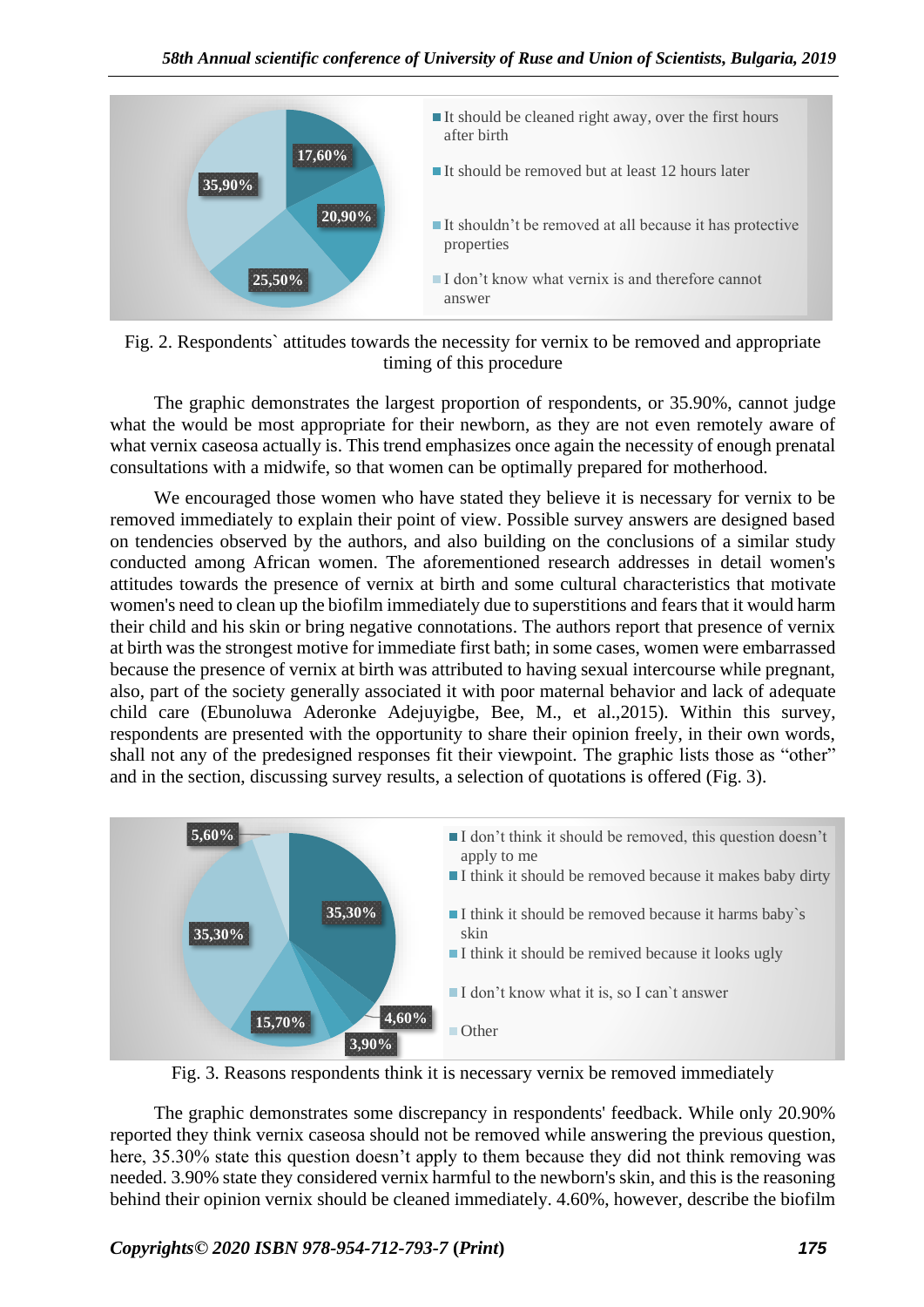as "dirty", despite its aforementioned endogenous cleaning properties, which further highlights the need to raise parental awareness about verbix caseosa.

It is obvious we can conclude by comparing data from both studies that some women still perceive the normal presence of vernix as non-physiological and associated with negative conotations. This is also demonstrated by some of the respondents` opinions, shared under the option "other" with their own words.

Quotations of shared opinions are offered in their original form:

*"The child has already spent some time in "our" world, and this lubricant, mucus, or whatever it is called, no longer plays a signofocant role for him."* 

*"Vernix is an environment which harbours the growth of pathogenic flora. Yes, some new studies state it creates a barrier against staphilococci and greases the skin, but I still prefer removing it as much as possible at least during the first 12 hours."*

#### **CONCLUSIONS**

Neonatal care inevitably involves contact with the skin of the newborn. This leads us to search for optimal practices and techniques for providing midwife care which promotes the preservation of newborn's skin integrity and supports his adaptation. Vernix Caseosa may be seen as a key factor for securing optimal comfort for the newborn`s skin. Although a seemingly simple solution, and currently not covered by routine practices in the country, not removing the vernix from the newborn`s skin can provide the necessary hydration and protection against harmful influences, as the studies have shown. Of course, it is necessary to take into account both the cultural context and parents` attitudes in order to develop a sufficiently effective strategy for midwife care with delayed first bath and not removing the vernix.

#### **REFERENCES**

Bulgarian Ministry of Healthcare, (2014), "Guideline of the Ministry of Health № 13 from 23.07.2014 for the approval of the Standard for Neonatology" *(Оригиналао заглавие: НАРЕДБА на МЗ № 13 от 23.07.2014 г. за утвърждаване на медицински стандарт "Неонатология")*

Ebunoluwa Aderonke Adejuyigbe, Bee, M., et al., (2015), ""Why not bathe the baby today?": A qualitative study of thermal care beliefs and practices in four African sites", BMC Pediatr. 2015; 15: 156., Published online 2015 Oct 14. doi: 10.1186/s12887-015-0470-0

Gurcharan Singh, G Archana, (2008), "Unraveling the Mystery of Vernix Caseosa", Indian J Dermatol. 2008; 53(2): 54–60, doi: 10.4103/0019-5154.41645

Hoath SB, (2004), "Physiologic development of the skin." In: Polin RA, Fox WW, Abman SH, eds. Fetal and Neonatal Physiology. Philadelphia, Pa: Elsevier;

Moore E.R., Bergman N., Anderson G.C., Medley N., (2016). Early skin-to-skin contact for mothers and their healthy newborn infants. Cochrane. URL: http://www.cochrane.org/CD003519/PREG\_early-skin-skin-contact-mothers-and-their-healthynewborn-infants

Nordstrand, K., (2005), "Vernix caseosa. Development, physiology, function and effect of early bathing of the newborn",<https://www.duo.uio.no/handle/10852/28842>

 Serbezova, I. (2014). "Special Midwife Care for Pregnant Women, Women in Labour, Women in the Postpartum Period and for Newborns" *(Оригинално заглавие: Специални акушерски грижи за бременни, раждащи, родилки и новородени").*

Stokowski, Laura A., (2005), "Neonatal Skin: Back to Nature?", Medscape

Visscher M., Narendran V, (2005), "Vernix caseosa in neonatal adaptation.", https://www.ncbi.nlm.nih.gov/pubmed/15830002